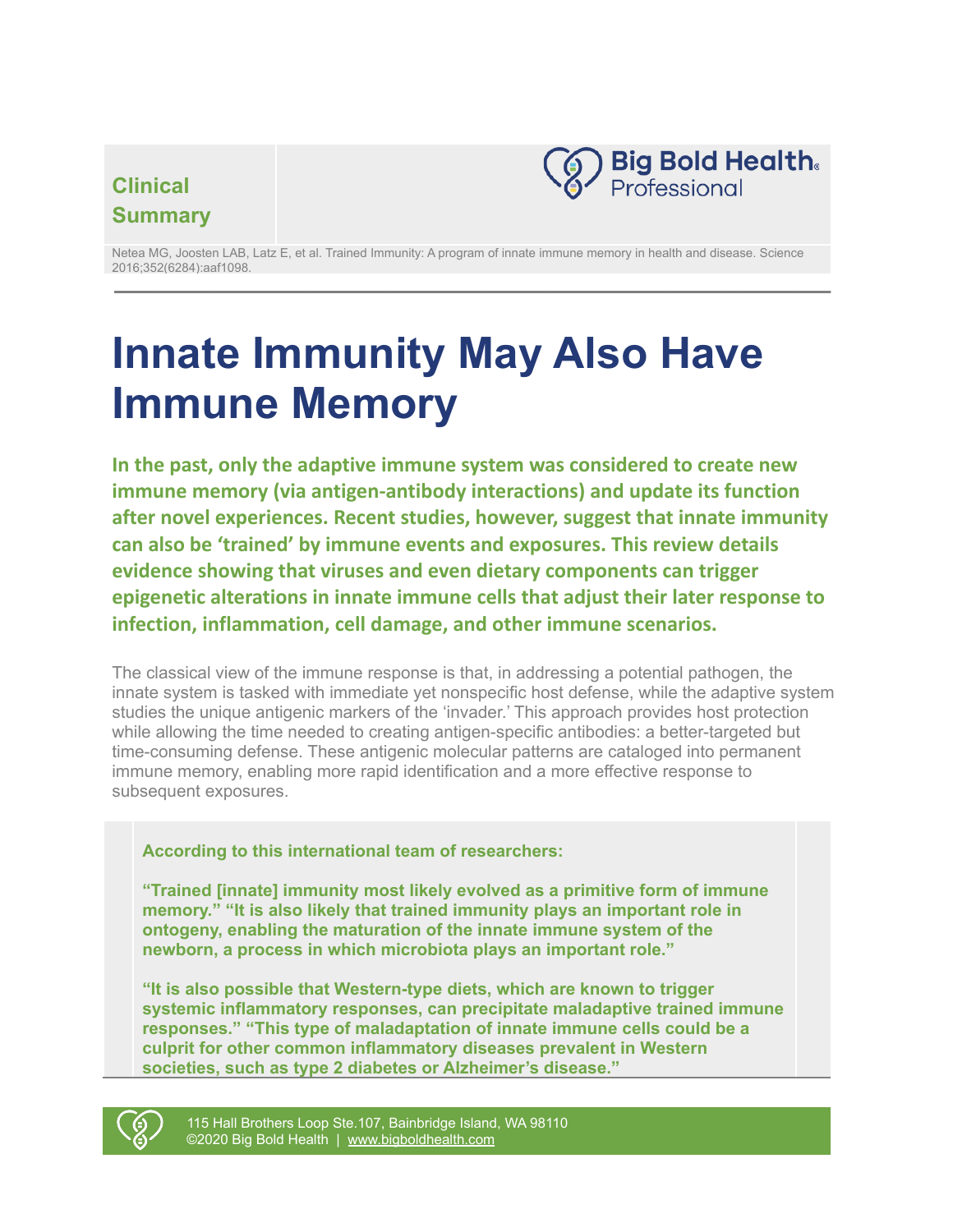### Review Summary

Research highlights from this review include the following:

- The traditional view of immune memory has been that it relies solely on genetic recombination of receptor elements in cells of the adaptive immune system, with creation and amplification of a customized molecular response: antibodies. The innate immune system was not previously considered to have memory function.
- However, cells of the innate immune system (such as macrophages and natural killer cells) have demonstrated the ability to improve their response—qualitatively and quantitatively—to potential pathogens and to stress-related cell signaling. This occurs via epigenetic reprogramming (altered regulation of genetic activity) of innate immune cell function. This 'training' can temporarily adjust the balance among various innate immune cell types, each having unique roles in cytokine production, amplifying or resolving an inflammatory response, communicating with the adaptive immune system, or pathogen clearance. Altering this balance may significantly alter overall immune function.
- Adaptive immune memory often confers years of protection, while innate immune memory generally persists for only weeks or months. Innate immune training is ongoing, and can upregulate the protective response or encourage immune tolerance. Previous training may be either reinforced or dampened by subsequent immune experiences.
- Dietary and environmental exposures can trigger innate "immune training" by providing innate immune cells the opportunity to 'practice' responding to non-pathogenic microbes, antigens, polysaccharides, and microbial cell components. Research on food-based beta-glycans (found in mushrooms, yeast, algae, and some grains) has demonstrated considerable therapeutic potential for beneficial innate immune training and "acquired resistance."
- Innate immune cells have recently been recognized as having "pattern recognition receptors" that can identify molecular signatures of infection and cell stress or damage. These signatures are referred to as PAMPs and DAMPs: pathogen-associated molecular patterns and damage-associated molecular patterns.
- Innate immune training is likely to contribute to the cross-protection conferred by some vaccines and viral infections, independent from the adaptive immune response. In these instances, partial immunity to a pathogen (or even certain types of cancer) occurs after infection or vaccination with a different organism, due to certain similarities between their molecular patterns.
- The gut microbiome is foundational in both innate and adaptive immunity, and its composition and extensive interactions with intestinal immune tissues is critical to continuous innate immune training. Nutrition and eating habits may therefore profoundly affect the quality of innate immune training.